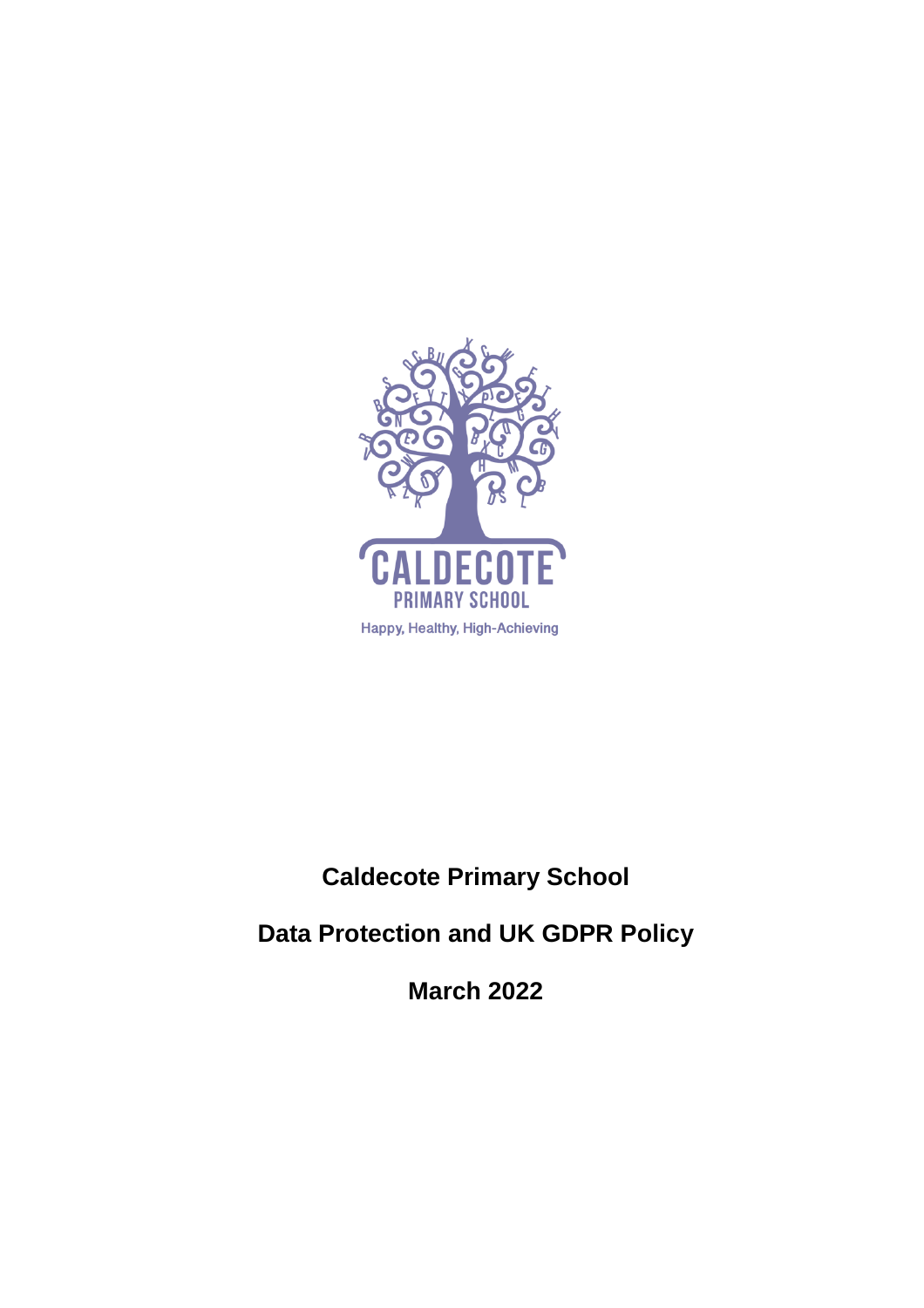# **Contents**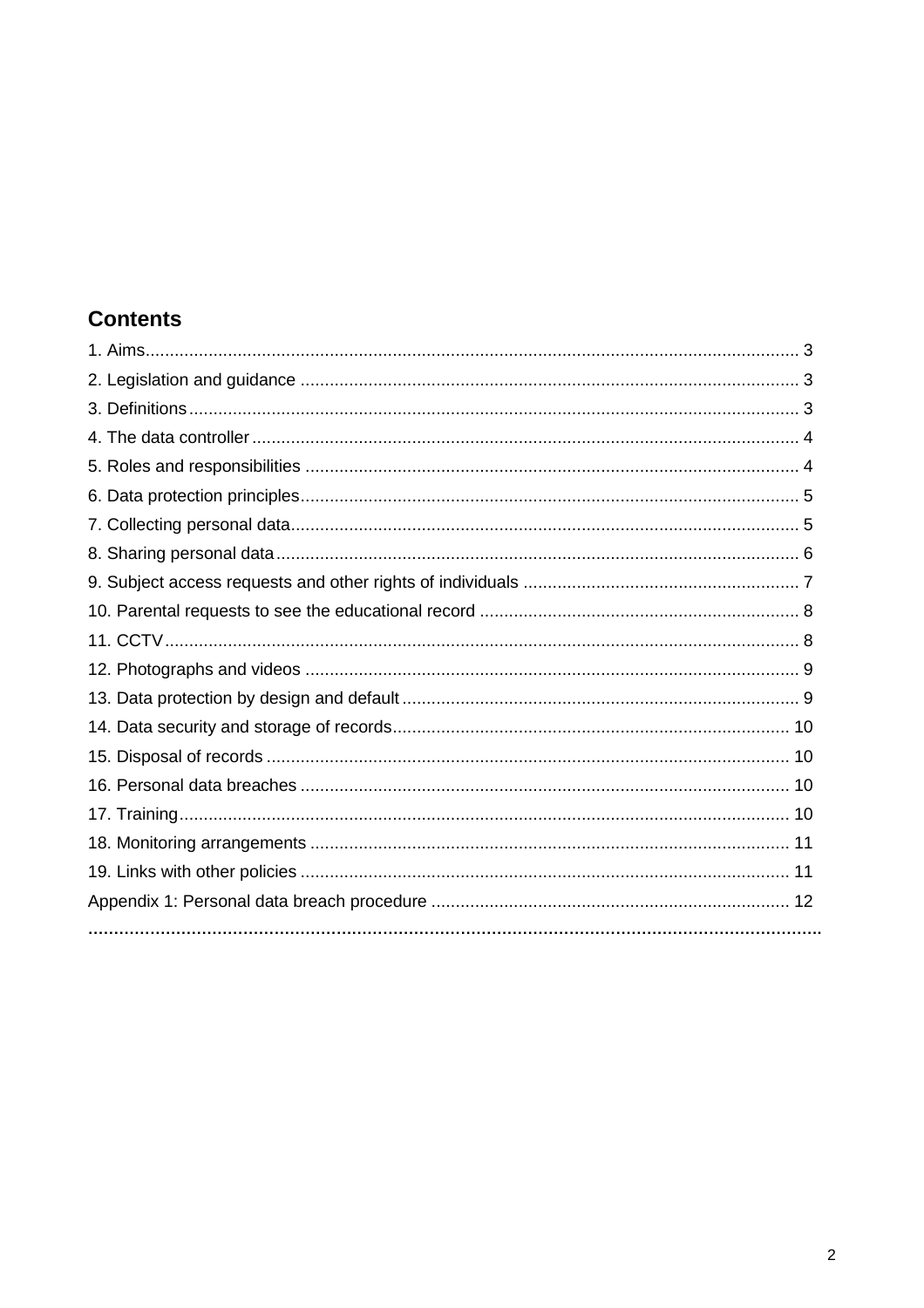# **1. Aims**

Our school aims to ensure that all personal data collected about staff, pupils, parents, governors, visitors and other individuals is collected, stored and processed in accordance with the UK [General Data Protection](http://data.consilium.europa.eu/doc/document/ST-5419-2016-INIT/en/pdf)  [Regulation \(UK GDPR\)](http://data.consilium.europa.eu/doc/document/ST-5419-2016-INIT/en/pdf) and the expected provisions of the Data Protection Act 2018 (DPA 2018) as set out in the [Data Protection Bill.](https://publications.parliament.uk/pa/bills/cbill/2017-2019/0153/18153.pdf)

This policy applies to all personal data, regardless of whether it is in paper or electronic format.

# **2. Legislation and guidance**

This policy meets the requirements of the UK GDPR and the expected provisions of the DPA 2018. It is based on guidance published by the Information Commissioner's Office (ICO) on the UK [GDPR.](https://ico.org.uk/for-organisations/guide-to-the-general-data-protection-regulation-gdpr/)

It also reflects the ICO's [code of practice](https://ico.org.uk/media/for-organisations/documents/1542/cctv-code-of-practice.pdf) for the use of surveillance cameras and personal information.

In addition, this policy complies with regulation 5 of the [Education \(Pupil Information\) \(England\) Regulations](http://www.legislation.gov.uk/uksi/2005/1437/regulation/5/made)  [2005,](http://www.legislation.gov.uk/uksi/2005/1437/regulation/5/made) which gives parents the right of access to their child's educational record.

| Term                                | <b>Definition</b>                                                                                                                                                                                                                                                                                                                                                                                                                                                                                         |
|-------------------------------------|-----------------------------------------------------------------------------------------------------------------------------------------------------------------------------------------------------------------------------------------------------------------------------------------------------------------------------------------------------------------------------------------------------------------------------------------------------------------------------------------------------------|
| Personal data                       | Any information relating to an identifiable living<br>person who can be directly or indirectly identified<br>in particular by reference to an identifier.                                                                                                                                                                                                                                                                                                                                                 |
| Special categories of personal data | Special category data is personal data which the<br>UK GDPR says is more sensitive, and so needs<br>more protection, including information about an<br>individual's:<br>Racial or ethnic origin<br>Political opinions<br>$\bullet$<br>Religious or philosophical beliefs<br>$\bullet$<br>Trade union membership<br>Genetics<br>Biometrics (such as fingerprints, retina<br>and iris patterns), where used for<br>identification purposes<br>Health - physical or mental<br>Sex life or sexual orientation |
| <b>Processing</b>                   | Any action performed on personal data, such as<br>collecting, recording, organising, structuring,<br>storing adapting, altering, retrieving, using,<br>disseminating, erasing or destroying.<br>Processing can be automated or manual.                                                                                                                                                                                                                                                                    |
| Data subject                        | The identified or identifiable individual whose<br>personal data is held or processed.                                                                                                                                                                                                                                                                                                                                                                                                                    |

### **3. Definitions**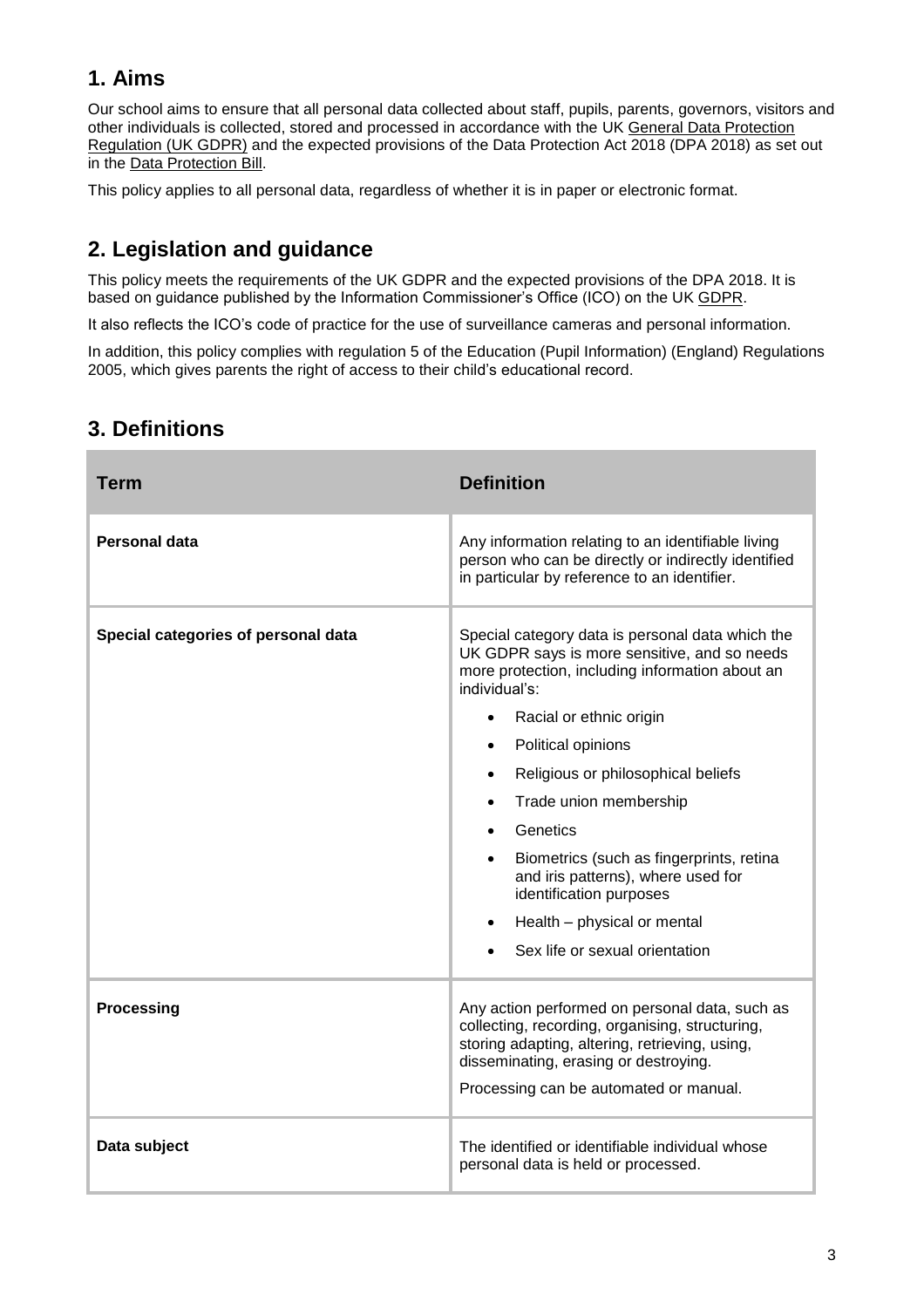| Data controller      | A person or organisation that determines the<br>purposes and the means of processing of<br>personal data.                                               |
|----------------------|---------------------------------------------------------------------------------------------------------------------------------------------------------|
| Data processor       | A person or other body, other than an employee<br>of the data controller, who processes personal<br>data on behalf of the data controller.              |
| Personal data breach | A breach of security leading to the accidental or<br>unlawful destruction, loss, alteration, unauthorised<br>disclosure of, or access to personal data. |

### **4. The data controller**

Our school processes personal data relating to parents, pupils, staff, governors, visitors and others, and therefore is a data controller.

The school has paid its data protection fee to the IOCO and will pay this annually or as otherwise legally required.

### **5. Roles and responsibilities**

This policy applies to **all staff** employed by our school, and to external organisations or individuals working on our behalf. Staff who do not comply with this policy may face disciplinary action.

#### **5.1 Governing Body**

The governing body has overall responsibility for ensuring that our school complies with all relevant data protection obligations.

#### **5.2 Data Protection Officer**

The data protection officer (DPO) is responsible for overseeing the implementation of this policy, monitoring our compliance with data protection law, and developing related policies and guidelines where applicable.

They will provide an annual report of their activities directly to the governing body and, where relevant, report to the board their advice and recommendations on school data protection issues.

For routine enquiries about this policy, contact the school's data protection representative in the first instance: Lesley Whitehead, office@caldecote.cambs.sch.uk

The DPO is also a point of contact for individuals whose data the school processes, and the first point of contact for the ICO.

Full details of the DPO's responsibilities are set out in their job description.

Our DPO is Donna Flynn and is contactable via dpo@theictservice.org.uk.

#### **5.3 Headteacher**

The Headteacher acts as the representative of the data controller on a day-to-day basis.

#### **5.4 All staff**

Staff are responsible for:

- Collecting, storing and processing any personal data in accordance with this policy
- Informing the school of any changes to their personal data, such as a change of address
- Contacting the designated school contact, or the DPO, in the following circumstances:
	- $\circ$  With any questions about the operation of this policy, data protection law, retaining personal data or keeping personal data secure
	- o If they have any concerns that this policy is not being followed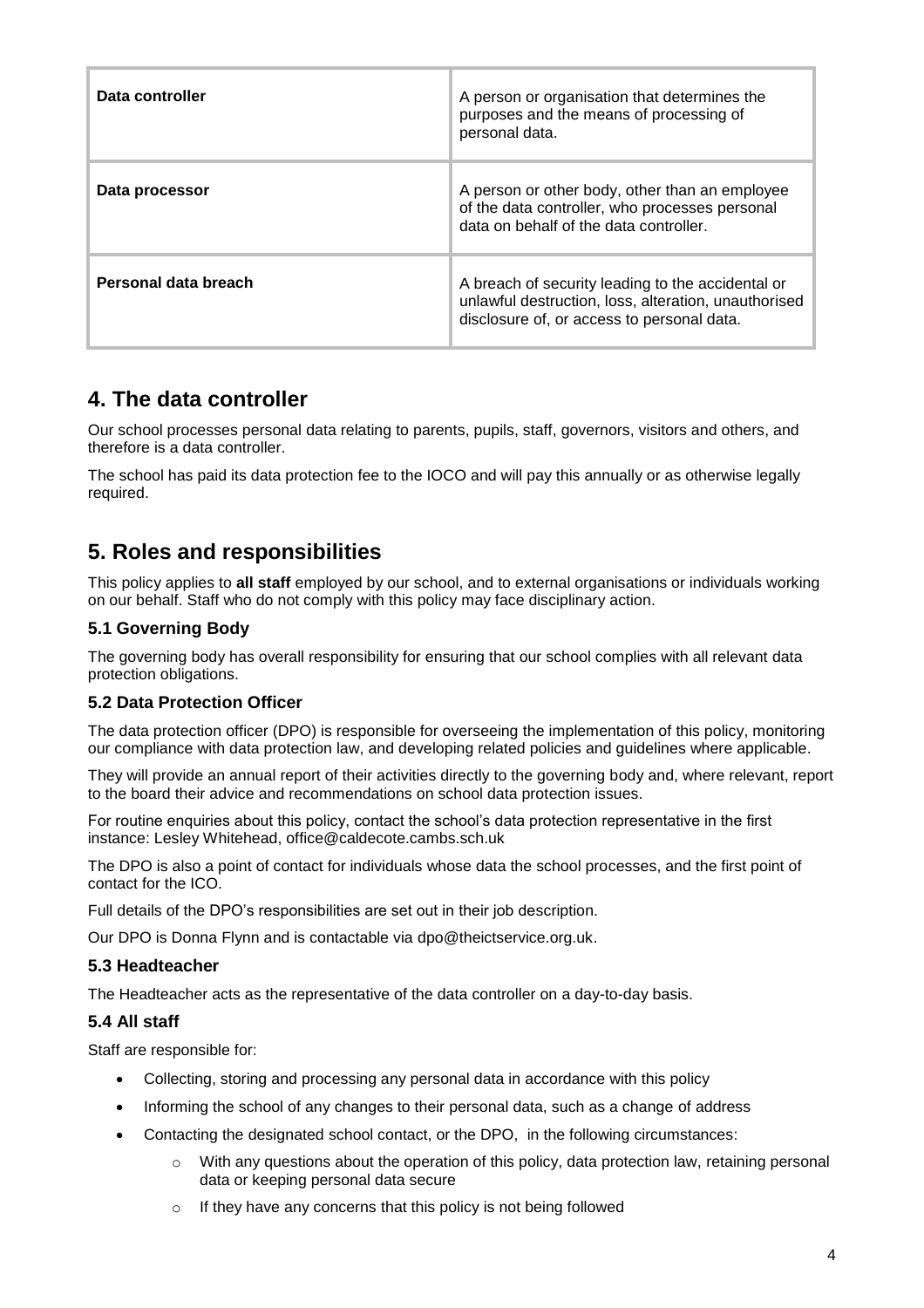- o If they are unsure whether or not they have a lawful basis to use personal data in a particular way
- $\circ$  If they need to rely on or capture consent, draft a privacy notice, deal with data protection rights invoked by an individual, or transfer personal data outside the European Economic Area
- o If there has been a data breach
- $\circ$  Whenever they are engaging in a new activity that may affect the privacy rights of individuals
- o If they need help with any contracts or sharing personal data with third parties

### **6. Data protection principles**

The UK GDPR is based on data protection principles that our school must comply with.

The principles say that personal data must be:

- Processed lawfully, fairly and in a transparent manner
- Collected for specified, explicit and legitimate purposes
- Adequate, relevant and limited to what is necessary to fulfil the purposes for which it is processed
- Accurate and, where necessary, kept up to date
- Kept for no longer than is necessary for the purposes for which it is processed
- Processed in a way that ensures it is appropriately secure

This policy sets out how the school aims to comply with these principles.

### **7. Collecting personal data**

#### **7.1 Lawfulness, fairness and transparency**

We will only process personal data where we have one of 6 'lawful bases' (legal reasons) to do so under data protection law:

- The data needs to be processed so that the school can **fulfil a contract** with the individual, or the individual has asked the school to take specific steps before entering into a contract
- The data needs to be processed so that the school can **comply with a legal obligation**
- The data needs to be processed to ensure the **vital interests** of the individual e.g. to protect someone's life
- The data needs to be processed so that the school, as a public authority, can perform a task **in the public interest,** and carry out its official functions
- The data needs to be processed for the **legitimate interests** of the school or a third party (provided the individual's rights and freedoms are not overridden)
- The individual (or their parent/carer when appropriate in the case of a pupil) has freely given clear **consent**

For special categories of personal data, we will also meet one of the special category conditions for processing which are set out in the UK GDPR and Data Protection Act 2018.

- The individual (or their parent/carer when appropriate in the case of a pupil) has given **explicit consent**
- The data needs to be processed to perform or exercise obligations or rights in relation to **employment, social security or social protection law**
- The data needs to be processed to ensure the **vital interests** of the individual or another person, where the individual is physically or legally incapable of giving consent
- The data has already been made **manifestly public** by the individual
- The data needs to be processed for the establishment, exercise or defence of **legal claims**
- The data needs to be processed for reasons of **substantial public interest** as defined in legislation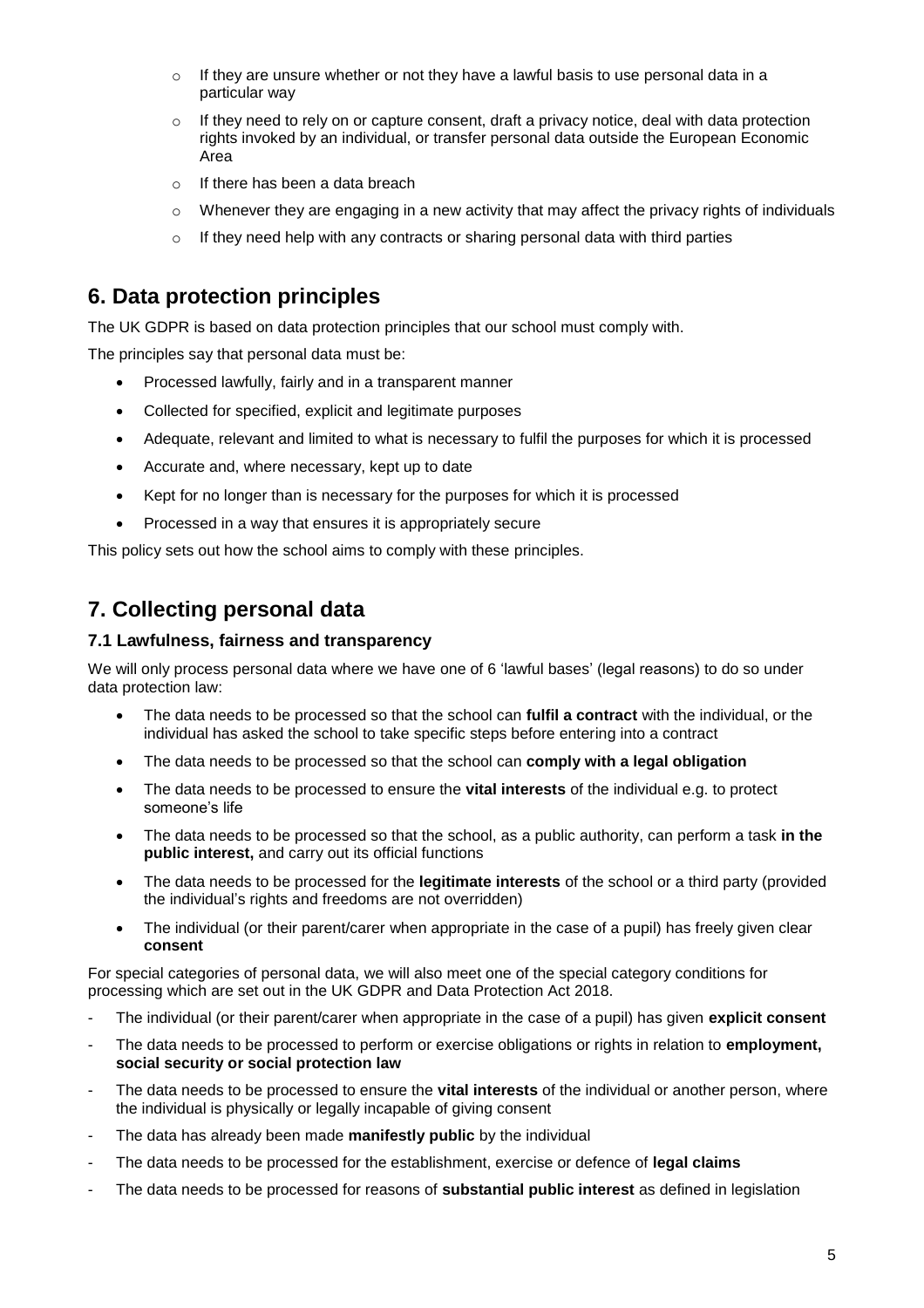- The data needs to be processed for **health or social care purposes,** and the processing is done by or under the direction of a health or social work professional or by any other person obliged to confidentiality under law
- The data needs to be processed for **public health reasons,** and the processing is done by or under the direction of a health professional or by any other person obliged to confidentiality under law
- The data needs to be processed for **archiving purposes,** scientific or historical research purposes, or statistical purposes, and the processing is in the public interest

For criminal offence data, we will meet both a lawful basis and a condition set out under data protection law. Conditions include:

- The individual (or their parent/carer when appropriate in the case of a pupil) has given **consent**
- The data needs to be processed to ensure the **vital interests** of the individual or another person, where the individual is physically or legally incapable of giving consent
- The data has already been made **manifestly public** by the individual
- The data needs to be processed for or in connection with legal proceedings, to obtain legal advice, or for the establishment, exercise or defence of **legal rights**
- The data needs to be processed for reasons of **substantial public interest** as defined in legislation

Whenever we first collect personal data directly from individuals, we will provide them with the relevant information required by data protection law.

We will always consider the fairness of our data processing. We will ensure we do not handle personal data in ways that individuals would not reasonably expect, or use personal data in ways which have unjustified adverse effects on them.

#### **7.2 Limitation, minimisation and accuracy**

We will only collect personal data for specified, explicit and legitimate reasons. We will explain these reasons to the individuals when we first collect their data.

If we want to use personal data for reasons other than those given when we first obtained it, we will inform the individuals concerned before we do so, and seek consent where necessary.

Staff must only process personal data where it is necessary in order to do their jobs.

We will keep data accurate and, where necessary, up-to-date. Inaccurate data will be rectified or erased when appropriate.

When staff no longer need the personal data they hold, they must ensure it is deleted or anonymised. This will be done in accordance with the school's Records Management Policy.

### **8. Sharing personal data**

We will not normally share personal data with anyone else, but may do so where it is set out in our Privacy Notices or there are certain circumstances where we may be required to do so and:

- There is an issue with a pupil or parent/carer that puts the safety of our staff at risk
- We need to liaise with other agencies we will seek consent as necessary before doing this
- Our suppliers or contractors need data to enable us to provide services to our staff and pupils for example, IT companies. When doing this, we will:
	- $\circ$  Only appoint suppliers or contractors which can provide sufficient guarantees that they comply with data protection law
	- o Establish a contract with the supplier or contractor to ensure the fair and lawful processing of any personal data we share
	- $\circ$  Only share data that the supplier or contractor needs to carry out their service, and information necessary to keep them safe while working with us

We will also share personal data with law enforcement and government bodies where we are legally required to do so.

We may also share personal data with emergency services and local authorities to help them to respond to an emergency situation that affects any of our pupils or staff.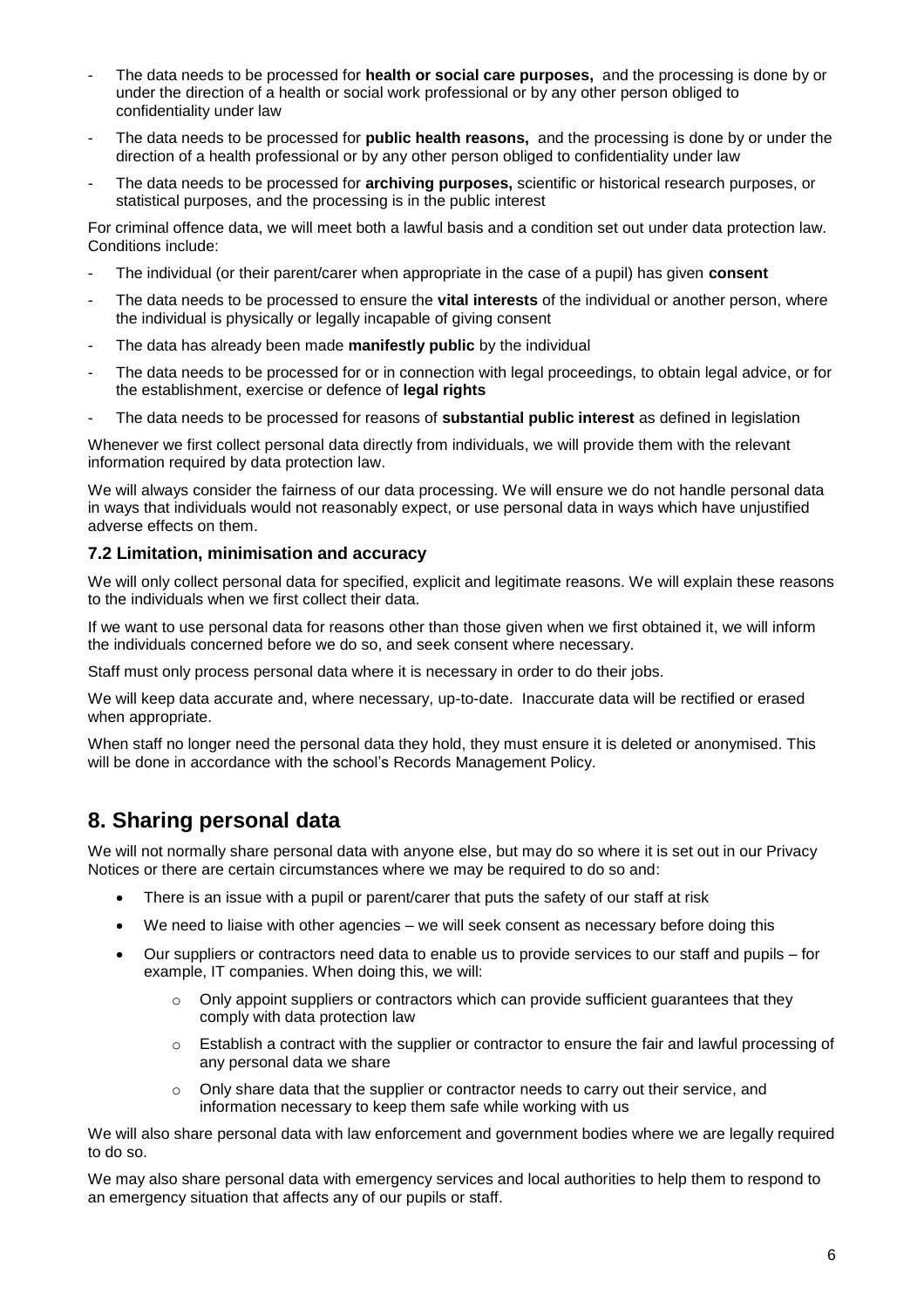Where we transfer personal data internationally, we will do so in accordance with data protection law..

### **9. Subject access requests and other rights of individuals**

#### **9.1 Subject access requests**

Individuals have a right to make a 'subject access request' to gain access to personal information that the school holds about them. This includes:

- Confirmation that their personal data is being processed
- Access to a copy of the data
- The purposes of the data processing
- The categories of personal data concerned
- Who the data has been, or will be, shared with
- How long the data will be stored for, or if this isn't possible, the criteria used to determine this period
- Where relevant, the existence of the right to request rectification, erasure or restriction, or to object to such processing
- The right to lodge a complaint with the ICO or another supervisory authority
- The source of the data, if not the individual
- Whether any automated decision-making is being applied to their data, and what the significance and consequences of this might be for the individual
- The safeguards provided if the data is being transferred internationally

Subject access requests should include:

- Name of individual
- Correspondence address
- Contact number and email address
- Details of the information requested

If staff receive a subject access request they must immediately forward it to Lesley Whitehead, Business Manager.

#### **9.2 Children and subject access requests**

Personal data about a child belongs to that child, and not the child's parents or carers. For a parent or carer to make a subject access request with respect to their child, the child must either be unable to understand their rights and the implications of a subject access request, or have given their consent.

Children below the age of 12 are generally not regarded to be mature enough to understand their rights and the implications of a subject access request. Therefore, most subject access requests from parents or carers of pupils at our school may be granted without the express permission of the pupil. This is not a rule and a pupil's ability to understand their rights will always be judged on a case-by-case basis.

#### **9.3 Responding to subject access requests**

When responding to requests, we:

- May ask the individual to provide 2 forms of identification
- May contact the individual via phone to confirm the request was made
- Will respond without delay and within 1 month of receipt of the request
- Will provide the information free of charge
- May tell the individual we will comply within 3 months of receipt of the request, where a request is complex or numerous. We will inform the individual of this within 1 month, and explain why the extension is necessary

We will not disclose information for a variety or reasons, such as if it:

Might cause serious harm to the physical or mental health of the pupil or another individual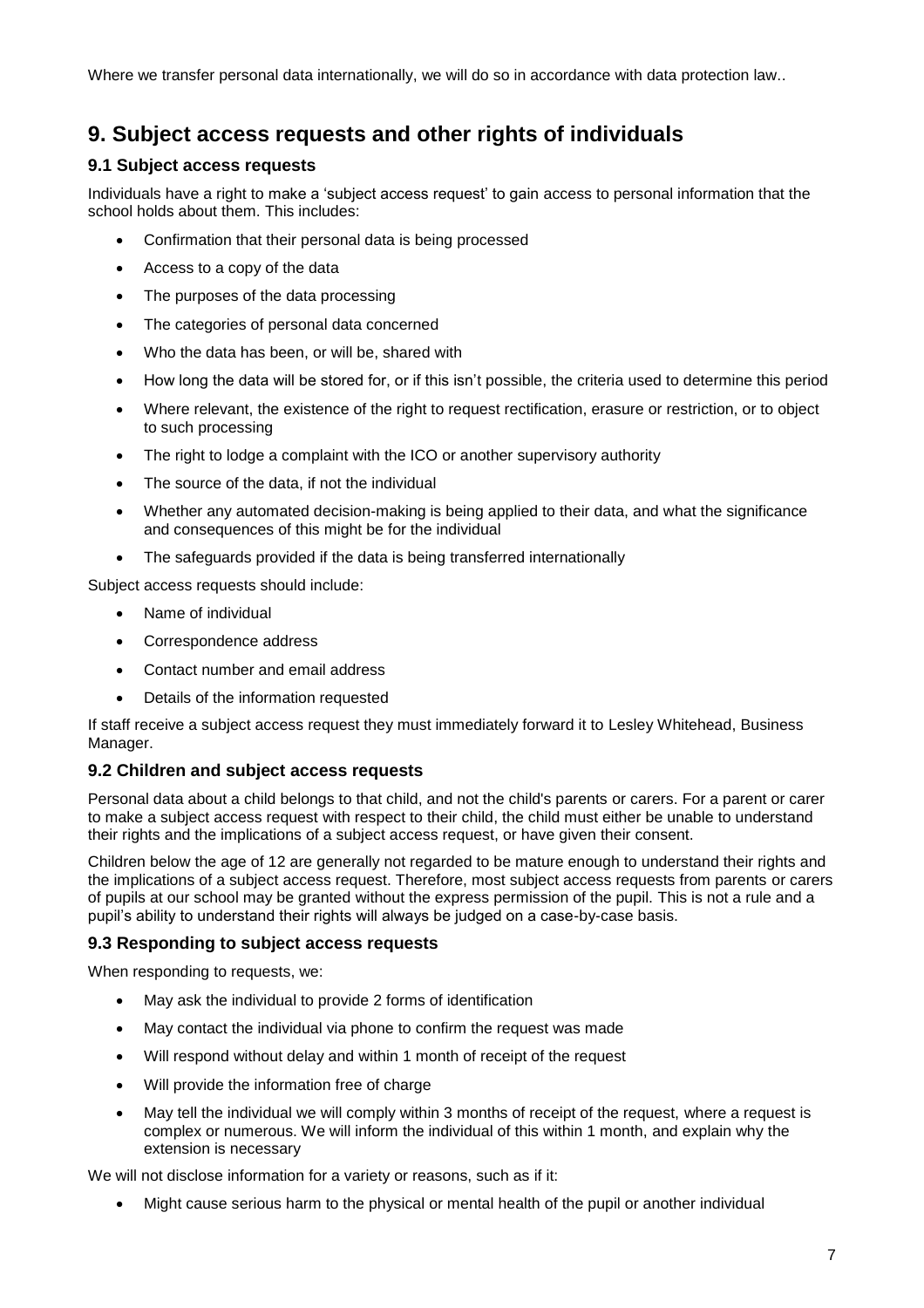- Would reveal that the child is at risk of abuse, where the disclosure of that information would not be in the child's best interests
- Would include another person's personal data that we can't reasonably anonymise, and we don't have the other person's consent and it would be unreasonable to proceed without it
- Is part of certain sensitive documents, such as those related to crime, immigration, legal proceedings or legal professional privilege, management forecasts, negotiations, confidential references or exam scripts

If the request is unfounded or excessive, we may refuse to act on it, or charge a reasonable fee which takes into account administrative costs (see Charging and Remissions Policy).

A request will be deemed to be unfounded or excessive if it is repetitive, or asks for further copies of the same information.

When we refuse a request, we will tell the individual why, and tell them they have the right to complain to the ICO or that they can seek to enforce their subject access right through the courts.

When a Subject Access Request is made, details of the request will be placed on the individual's record and disposed of when the record is disposed of in accordance with the School's Management of Records Policy.

#### **9.4 Other data protection rights of the individual**

In addition to the right to make a subject access request (see above), and to receive information when we are collecting their data about how we use and process it (see section 7), individuals also have the right to:

- Withdraw their consent to processing at any time
- Ask us to rectify, erase or restrict processing of their personal data, or object to the processing of it (in certain circumstances)
- Prevent use of their personal data for direct marketing
- Challenge processing which has been justified on the basis of public interest
- Object to decisions based solely on automated decision making or profiling (decisions taken with no human involvement, that might negatively affect them)
- Be notified of a data breach in certain circumstances
- Make a complaint to the ICO
- Ask for their personal data to be transferred to a third party in a structured, commonly used and machine-readable format (in certain circumstances)

Individuals should submit any request to exercise these rights to the school's data protection representative in the first instance, Lesley Whitehead, Business Manager. If staff receive such a request, they must immediately forward it to the school's representative or the DPO.

### **10. Parental requests to see the educational record**

Parents, or those with parental responsibility, have a legal right to free access to their child's educational record (which includes most information about a pupil) within 15 school days of receipt of a written request.

If the request is for a copy of the educational record, the school may charge a fee to cover the cost of supplying it.

This right applies as long as the pupil concerned is aged under 18.

There are certain circumstances in which this right can be denied, such as if releasing the information might cause serious harm to the physical or mental health of the pupil or another individual, or if it would mean releasing exam marks before they are officially announced.

## **11. CCTV**

We use CCTV in various locations around the school site to ensure it remains safe. We will adhere to the ICO's [code of practice](https://ico.org.uk/media/for-organisations/documents/1542/cctv-code-of-practice.pdf) for the use of CCTV.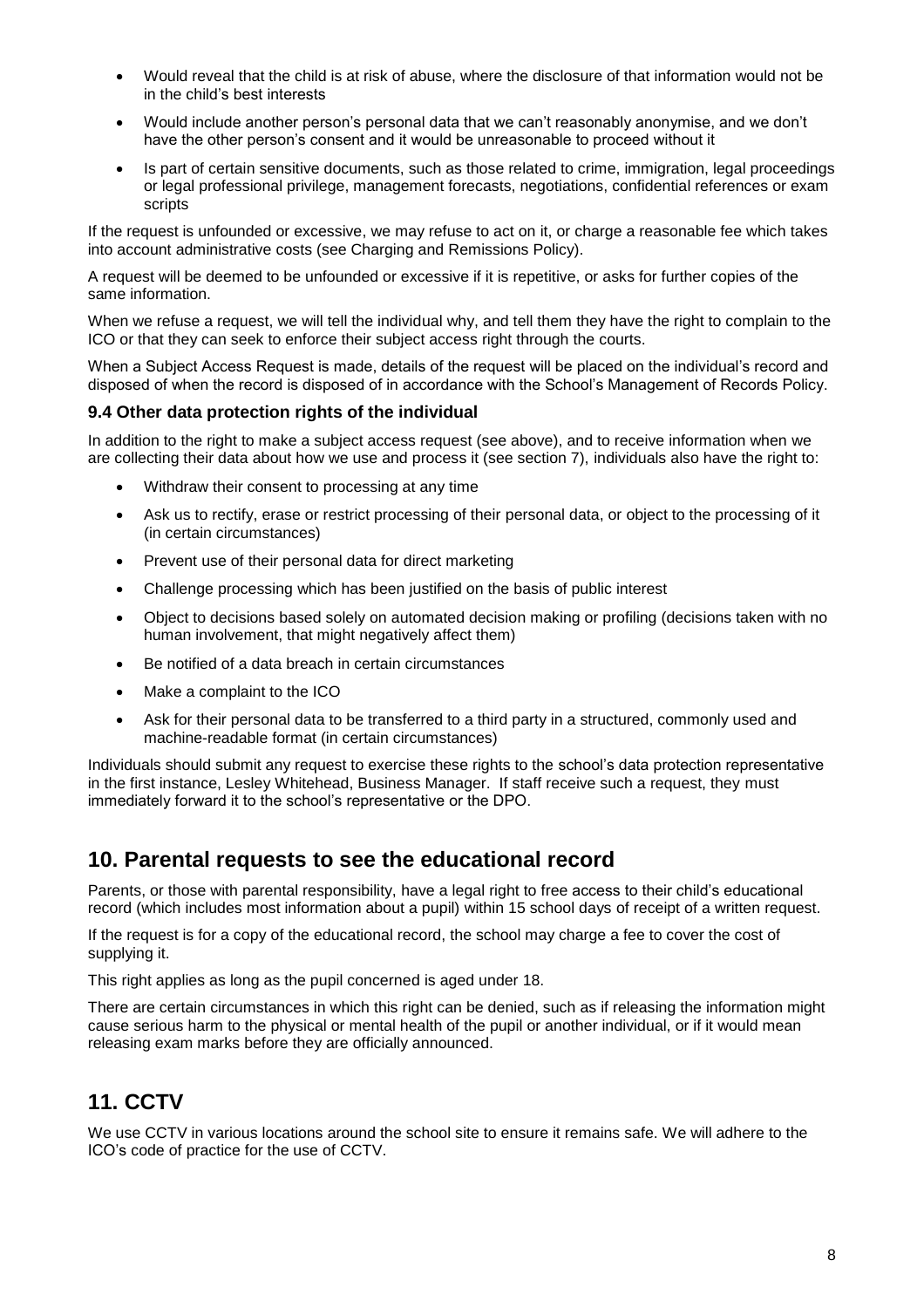We do not need to ask individuals' permission to use CCTV, but we make it clear where individuals are being recorded. Security cameras are clearly visible and accompanied by prominent signs explaining that CCTV is in use.

Any enquiries about the CCTV system should be directed to Lesley Whitehead, Business Manager.

### **12. Photographs and videos**

As part of our school activities, we may take photographs and record images of individuals within our school.

We will obtain written consent from parents/carers for photographs and videos to be taken of their child for communication, marketing and promotional materials. We will clearly explain how the photograph and/or video will be used to both the parent/carer and pupil.

Uses may include:

- Within school on notice boards and in school magazines, newsletters, etc.
- Outside of school by external agencies such as the school photographer, newspapers, campaigns
- Online on our school website or Twitter feed

Consent can be refused or withdrawn at any time. If consent is withdrawn, we will delete the photograph or video and not distribute it further. If consent is withdrawn after a photograph is used in a publication(s) we will continue to make use of the publication(s) incorporating the photograph but we will not use the photograph again and will remove it from the publication if it is re-printed.

When using photographs and videos in this way we will not accompany them with any other personal information about the child, to ensure they cannot be identified.

See our Social Networking and Safeguarding Policies for more information on our use of photographs and videos.

Any photographs and videos taken by parents/carers at school events for their own personal use are not covered by data protection legislation. However, we will ask that photos or videos with other pupils are not shared publicly on social medial for safeguarding reasons, unless all the relevant parents/carers have agreed to this.

## **13. Data protection by design and default**

We will put measures in place to show that we have integrated data protection into all of our data processing activities, including:

- Appointing a suitably qualified DPO, and ensuring they have the necessary resources to fulfil their duties and maintain their expert knowledge
- Only processing personal data that is necessary for each specific purpose of processing, and always in line with the data protection principles set out in relevant data protection law (see section 6)
- Completing privacy impact assessments where the school's processing of personal data presents a high risk to rights and freedoms of individuals, and when introducing new technologies (the DPO will advise on this process)
- Integrating data protection into internal documents including this policy, any related policies and privacy notices
- Regularly training members of staff on data protection law, this policy, any related policies and any other data protection matters; we will also keep a record of attendance
- Regularly conducting reviews and audits to test our privacy measures and make sure we are compliant
- Appropriate safeguards being put in place if we transfer any personal data outside of the European Economic Area (EEA) where different data protection laws will apply
- Maintaining records of our processing activities, including:
	- $\circ$  For the benefit of data subjects, making available the name and contact details of our school and DPO and all information we are required to share about how we use and process their personal data (via our privacy notices)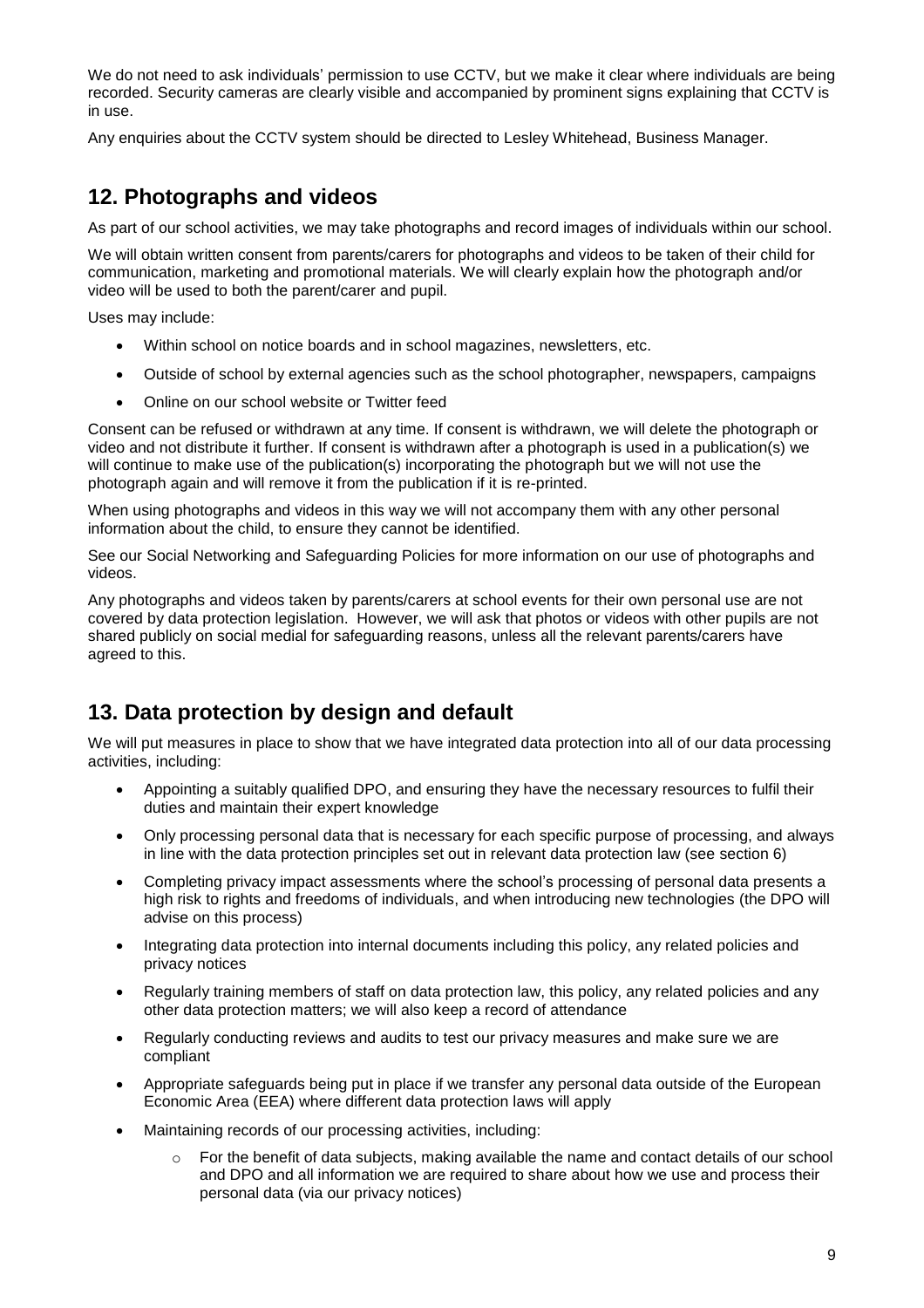o For all personal data that we hold, maintaining an internal record of the type of data, data subject, how and why we are using the data, any third-party recipients, how and why we are storing the data, retention periods and how we are keeping the data secure

## **14. Data security and storage of records**

We will protect personal data and keep it safe from unauthorised or unlawful access, alteration, processing or disclosure, and against accidental or unlawful loss, destruction or damage.

In particular:

- Paper-based records and portable electronic devices, such as laptops and hard drives that contain personal data are kept under lock and key when not in use
- Papers containing confidential personal data must not be left on office and classroom desks, on staffroom tables, pinned to notice/display boards, or left anywhere else where there is general access
- Where personal information needs to be taken off site, staff must sign it in and out from the school office
- Passwords that are at least 8 characters long containing letters and numbers are used to access school computers, laptops and other electronic devices. Staff and pupils are reminded to change their passwords at regular intervals
- We do not allow the use of any removable media eg USB devices to be used in school
- Staff, pupils or governors who store personal information on their personal devices are expected to follow the same security procedures as for school-owned equipment (see our Acceptable Use Policies)
- Where we need to share personal data with a third party, we carry out due diligence and take reasonable steps to ensure it is stored securely and adequately protected (see section 8)

### **15. Disposal of records**

Personal data that is no longer needed will be disposed of securely. Personal data that has become inaccurate or out of date will also be disposed of securely, where we cannot or do not need to rectify or update it.

For example, we will shred paper-based records, and overwrite or delete electronic files. We may also use a third party to safely dispose of records on the school's behalf. If we do so, we will require the third party to provide sufficient guarantees that it complies with data protection law.

All data will be kept in accordance with the School's Management of Records Policy.

### **16. Personal data breaches**

The school will make all reasonable endeavours to ensure that there are no personal data breaches.

In the unlikely event of a suspected data breach, we will follow the procedure set out in appendix 1.

When appropriate, we will report the data breach to the ICO within 72 hours. Such breaches in a school context may include, but are not limited to:

- A non-anonymised dataset being published on the school website which shows the exam results of pupils eligible for the pupil premium
- Safeguarding information being made available to an unauthorised person
- The theft of a school laptop containing non-encrypted personal data about pupils

## **17. Training**

All staff and governors are provided with data protection training as part of their induction process.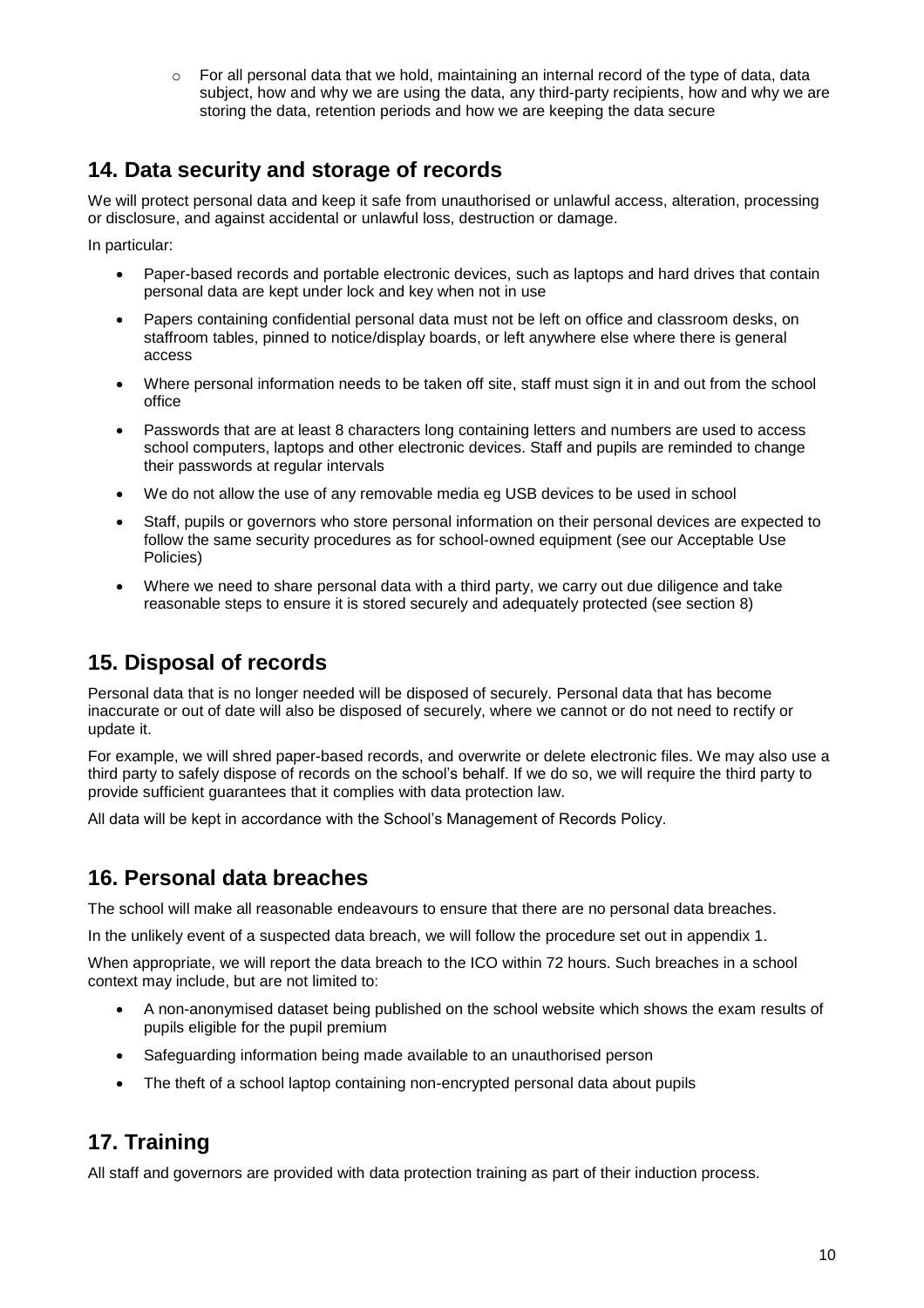Data protection will also form part of continuing professional development, where changes to legislation, guidance or the school's processes make it necessary.

### **18. Monitoring arrangements**

The Headteacher and DPO are responsible for monitoring and reviewing this policy.

This policy will be reviewed **every 2 years** and shared with the full governing body.

### **19. Links with other policies**

This data protection policy is linked to the following school policies:

- Freedom of information publication scheme
- Safeguarding
- Online Safety
- Safer User Agreements
- Acceptable Internet Use
- Appropriate Use of Staff Laptops
- Communication
- Mobile Device
- Induction
- Personal Information
- Social Networking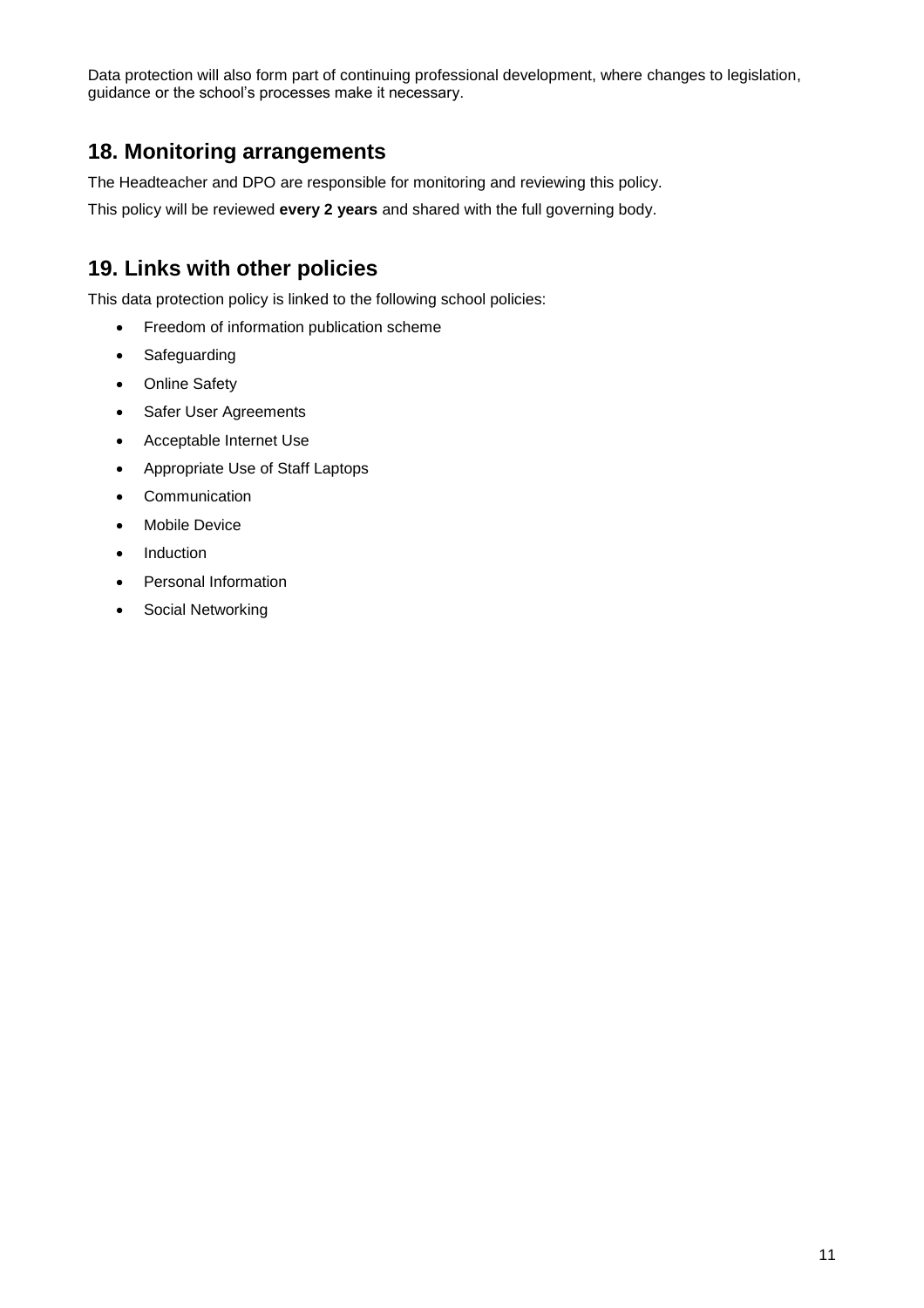## **Appendix 1: Personal data breach procedure**

This procedure is based on [guidance on personal data breaches](https://ico.org.uk/for-organisations/guide-to-the-general-data-protection-regulation-gdpr/personal-data-breaches/) produced by the ICO.

- On finding or causing a breach, or potential breach, the staff member or data processor must immediately notify the School's Data protection representative Lesley Whitehead, Business Manager, or the DPO
- They will investigate the report, and determine whether a breach has occurred. To decide, the DPO will consider whether personal data has been accidentally or unlawfully:
	- o Lost
	- o Stolen
	- o Destroyed
	- o Altered
	- o Disclosed or made available where it should not have been
	- o Made available to unauthorised people
- The School's Data protection representative or the DPO will alert the headteacher and the chair of governors
- The School's Data protection representative or the DPO will make all reasonable efforts to contain and minimise the impact of the breach, assisted by relevant staff members or data processors where necessary. (Actions relevant to specific data types are set out at the end of this procedure)
- The DPO will assess the potential consequences, based on how serious they are, and how likely they are to happen
- The DPO will work out whether the breach must be reported to the ICO. This must be judged on a case-by-case basis. To decide, the DPO will consider whether the breach is likely to negatively affect people's rights and freedoms, and cause them any physical, material or non-material damage (e.g. emotional distress), including through:
	- o Loss of control over their data
	- o Discrimination
	- o Identify theft or fraud
	- o Financial loss
	- $\circ$  Unauthorised reversal of pseudonymisation (for example, key-coding)
	- o Damage to reputation
	- o Loss of confidentiality
	- $\circ$  Any other significant economic or social disadvantage to the individual(s) concerned

If it's likely that there will be a risk to people's rights and freedoms, the DPO must notify the ICO.

- The School's Data protection representative or the DPO will document the decision (either way), in case it is challenged at a later date by the ICO or an individual affected by the breach. Documented decisions are stored on the school's computer system.
- Where the ICO must be notified, the DPO will do this via the ['report a breach' page of the ICO](https://ico.org.uk/for-organisations/report-a-breach/)  [website](https://ico.org.uk/for-organisations/report-a-breach/) within 72 hours. As required, the DPO will set out:
	- $\circ$  A description of the nature of the personal data breach including, where possible:
		- The categories and approximate number of individuals concerned
		- The categories and approximate number of personal data records concerned
	- o The name and contact details of the DPO
	- o A description of the likely consequences of the personal data breach
	- $\circ$  A description of the measures that have been, or will be taken, to deal with the breach and mitigate any possible adverse effects on the individual(s) concerned